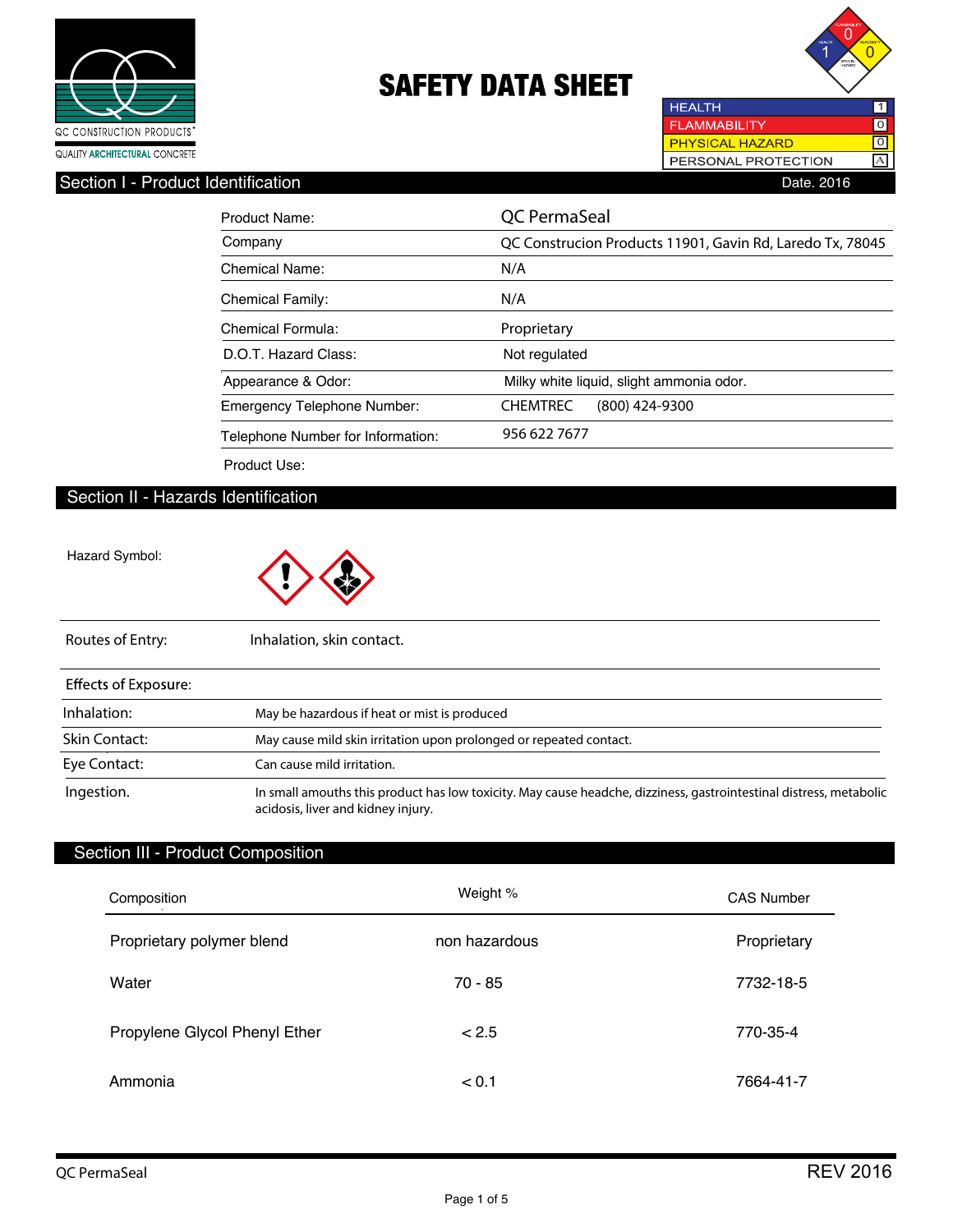## Section IV - First Aid Measures

| Eyes:       | Flush eyes with a large amount of water. If irritationpersist, seek medical etention.                                                                              |
|-------------|--------------------------------------------------------------------------------------------------------------------------------------------------------------------|
| Skin:       | Wash affected area with soap and flush with large amounts of water. If Irritation persist, seek<br>medical attencion.                                              |
| Inhalation: | Move affected person to fresh air; if breathing is difficult, administer oxygen; if breathing has<br>stoppped, give artificial respiration. Get medical attention. |
| Ingestion:  | Seek medical attention immediately. Never give anything by mouth to an unconscious person.<br>Do not induce vomiting unless instructed by a physician.             |

## Section V - Fire Fighting Measure

| Flash Point:                             | N/A                                                                                                                                                   |
|------------------------------------------|-------------------------------------------------------------------------------------------------------------------------------------------------------|
| Auto Ignition Temperature:               | N/A                                                                                                                                                   |
| Explosive Range (LEL/UEL):               | N/D                                                                                                                                                   |
|                                          | N/D                                                                                                                                                   |
| Extinguishing Media:                     | Appropiate for surrounding material.                                                                                                                  |
| <b>Special Fire-fighting Precedures:</b> | Waer self-contained breating apparatus (pressure demand, NIOSH<br>approved or equal) and full protective gear. Use water apray to cool<br>containers. |

Unusual Fire and Explosion Hazards: Material can splatter above 212 F. Polymer film can burn.

## Section VI - Accidental Release Measures

Steps to be Taken in Case of Spill: Keep spectators away. Wear respirator (pressure demand, self-container breating apparatus, NSHA/NIOSH approved, or equal), or air mask for large spill in confined area. Collect and and transfer liquid to containers for recovery or disposal, and solid diking material to separate containers for disposal. Keep spills and cleaning runoffs out of municipal sewers and open bodies of water.

## Section VII - Handling and Storage

Store between 40 F and 120 F. Store in an indoor area with heating. Keep out of reach of children. Keep container closed while not in use.

### Section VIII - Exposure Controls / Personal Protection

Personal Protective Equipment



#### Occupational Exposure Limits:

|                      | ACGIH      | OSHA TI V  |  |
|----------------------|------------|------------|--|
| 1-Methoxy-2-Propanol | 100.00 PPM | 100.00 ppm |  |
| Nonionic Surfactant  | N/E        | N/E        |  |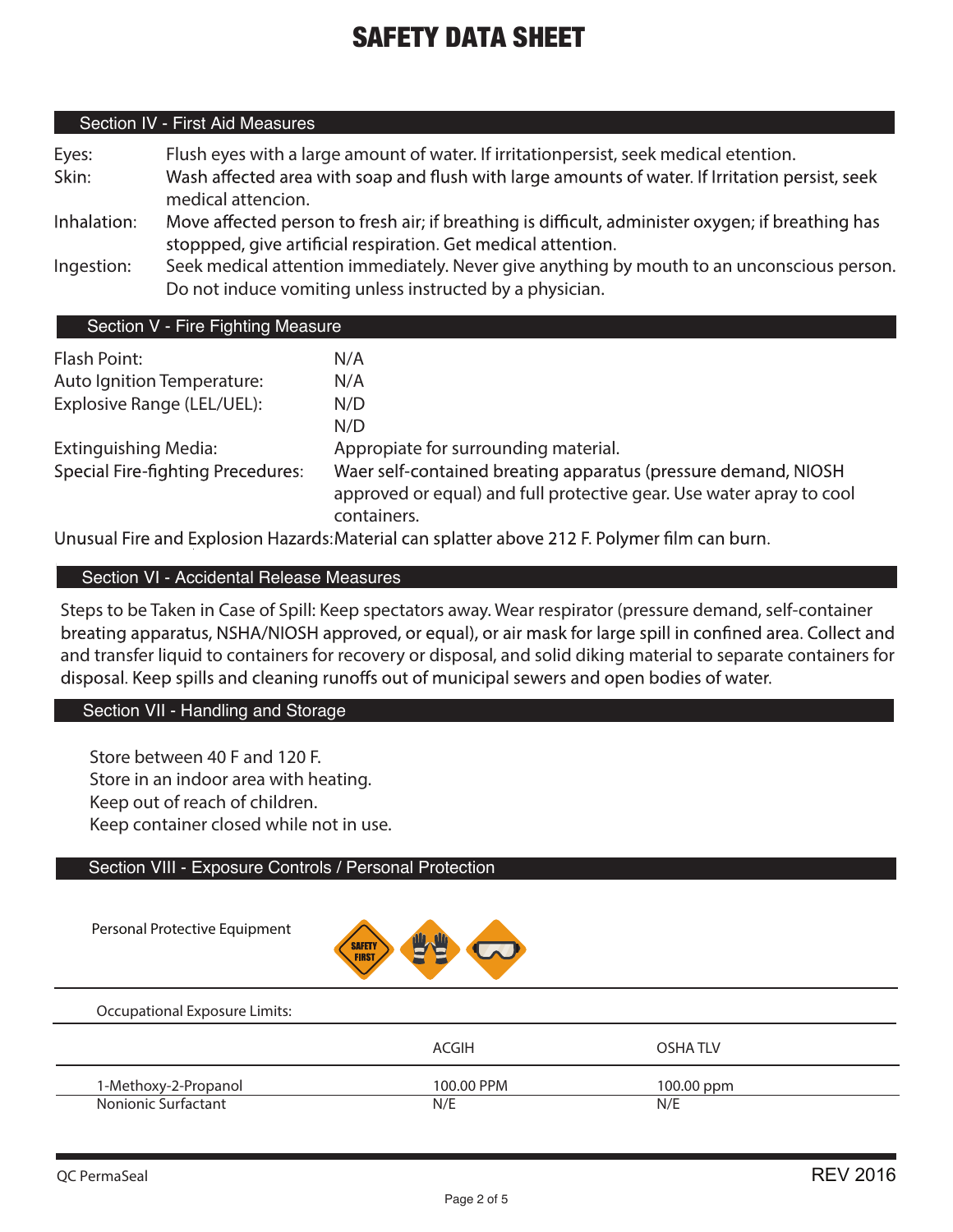## Section VIII - Exposure Controls / Personal Protection

| <b>Respiratory Protection:</b> | None required if good ventilation is maintained; otherwise, wear MSHA/NIOSH approved<br>disposable half mask if mist is present. |
|--------------------------------|----------------------------------------------------------------------------------------------------------------------------------|
| <b>Ventilation Type:</b>       | General mechanical. Avoid creation of mistt.                                                                                     |
| Protective Cloting:            | Wear impervious gloves.                                                                                                          |
| Eyes Protection:               | Chemical splash goggles (ANSI Z-87.1 or equal)                                                                                   |
| Other Protective Equipment:    | Eye wash station, safety shower, impermeable apron.                                                                              |

## Section IX - Physical and Chemical Properties

| Appearance:                   | Milky white liquid     |
|-------------------------------|------------------------|
| Odor:                         | Mild acrylic odor      |
| pH Value:                     | $7 - 9$                |
| Vapor Pressure (mmHg):        | Approx. 17 @ 68F (20C) |
| Flash Point:                  | N/A                    |
| Vapor Density:                | $<$ 1 (water)          |
| VOC (less H2O or exempt):     | 99 gram/L              |
| Solubility in water:          | <b>Miscle</b>          |
| % Volatile by Weight:         | $75 - 80$              |
| Specific Gravity:             | $1 - 1.1$              |
| Evaporation Rate (Bu.Ac = 1): | Slower                 |

## Section X - Reactivity / Estability

| Stability:                                   | This product is atable                                                                                            |
|----------------------------------------------|-------------------------------------------------------------------------------------------------------------------|
| Hazardous Polymerization:                    | Hazardous polymerization will not occur.                                                                          |
| Incompatibility:                             | None know.                                                                                                        |
| Conditions to Avoid:                         | Temperatures above 350F                                                                                           |
| <b>Hazardous Descomposition</b><br>Products: | Combustion products: carbon dioxide, carbon monoxide, water. Thermal<br>descomposition may yield acrylic monomers |

## Section XI - Toxicological Information

No Data avaible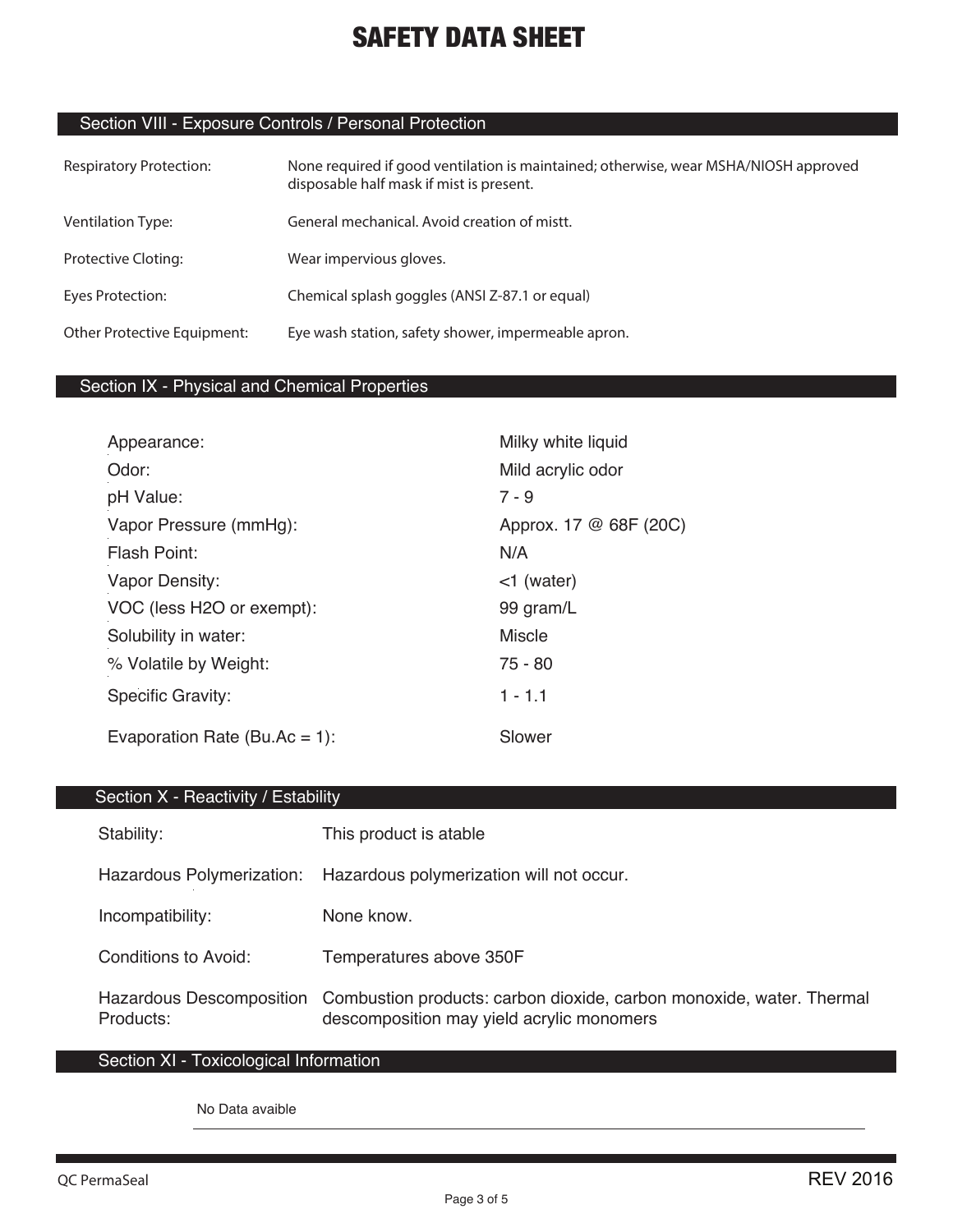#### Section XII - Ecological Information

No Data Available

#### Section XIII - Disposal Considerations

Dispose of following local, state, and federal regulation .

### Section XIV - Transportation / Shipping Data

DOT Hazard Class:

**Not regulated**

#### Section XV - Regulatory Information

To the best of our knowledge, this product contains no chemical known to the state of Carolina (Prop 65) to cause cancer, birth defects or other reproductive harm.

| <b>SARA Title III</b>                       | No  |
|---------------------------------------------|-----|
| SARA Hazard Category (Sections 311 and 312) |     |
| Immediate (Acute) Health Hazard             | Yes |

## Section XVI - Other Information

HMIS Rating :

| Health       | 1 |
|--------------|---|
| Flammability | 0 |
| Reactivity   | 0 |
| <b>PPF</b>   |   |

 $0 =$ Minimum  $1 =$  Slight  $2 =$ Moderate  $3 =$  Serious  $4 =$  Severe

Disclaimer:

The information contained herein is based on data available as of the date of preparation of this SDS and which we believe to be reliable. However, no warranty is espressed or implied regarding the accuracy of the data. We shall not be responsible fot the use this information, or of any product, method or apparatus mentioned. User must make his/her own investigation to determine the suitability of the information or products for his/her particular purpose, for the protection of the environment and the health and safety of the users of this material

| Abbreviations: | $N/A = Not Applicable$    |
|----------------|---------------------------|
|                | $N/D = Not Determined$    |
|                | $N/Est = Not Established$ |